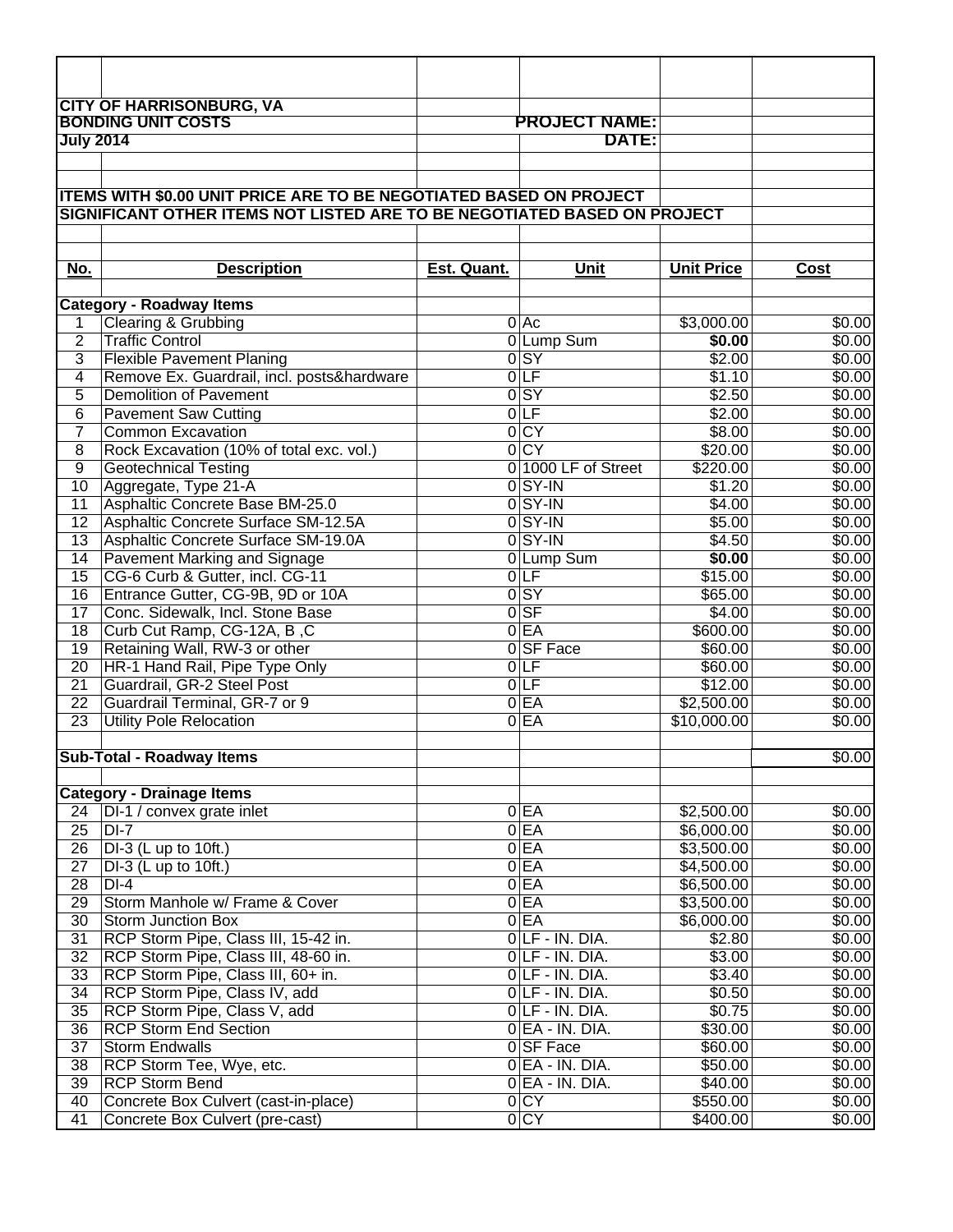| 43<br>44<br>45<br>46<br>47<br>48<br>49<br>50  | <b>Sub-Total - Drainage Items</b><br><b>Category - Erosion Control &amp; Stormwater Management Items</b><br>Class A1 Dry Riprap Incl. Filter Fabric<br>Class 1 Dry Riprap Incl. Filter Fabric |   |                                                            |                 |                                                                          | \$0.00             |
|-----------------------------------------------|-----------------------------------------------------------------------------------------------------------------------------------------------------------------------------------------------|---|------------------------------------------------------------|-----------------|--------------------------------------------------------------------------|--------------------|
|                                               |                                                                                                                                                                                               |   |                                                            |                 |                                                                          |                    |
|                                               |                                                                                                                                                                                               |   |                                                            |                 |                                                                          |                    |
|                                               |                                                                                                                                                                                               |   |                                                            |                 |                                                                          |                    |
|                                               |                                                                                                                                                                                               |   |                                                            |                 |                                                                          |                    |
|                                               |                                                                                                                                                                                               |   | $\overline{0}$ SY                                          |                 | \$30.00                                                                  | $\overline{$0.00}$ |
|                                               |                                                                                                                                                                                               |   | $\overline{0}$ SY                                          |                 | $\sqrt{$40.00}$                                                          | \$0.00             |
|                                               | Class 2 Dry Riprap Incl. Filter Fabric                                                                                                                                                        |   | $\overline{0}$ SY                                          |                 | \$50.00                                                                  | \$0.00             |
|                                               | Silt Fence or Diversion Dike                                                                                                                                                                  |   | $0$ LF                                                     |                 | \$3.00                                                                   | \$0.00             |
|                                               | <b>Temporary Slope Drains</b>                                                                                                                                                                 | 0 | L.F.                                                       |                 | \$15.00                                                                  | \$0.00             |
|                                               | Inlet Protection, IP, all types                                                                                                                                                               | 0 | EA                                                         |                 | \$200.00                                                                 | \$0.00             |
|                                               | Culvert Inlet Protection, CIP, all types                                                                                                                                                      | 0 | EA                                                         |                 | \$150.00                                                                 | \$0.00             |
|                                               | Rock Check Dam, CD                                                                                                                                                                            | 0 | EA                                                         |                 | \$250.00                                                                 | $\sqrt{$0.00}$     |
| $\overline{51}$                               | Topsoil, Seed & Mulch (entire disturbed area)                                                                                                                                                 | 0 | Ac                                                         |                 | \$4,000.00                                                               | \$0.00             |
| 52                                            | Sodding for Ditchlines & Swales                                                                                                                                                               | 0 | <b>SY</b>                                                  |                 | \$4.50                                                                   | \$0.00             |
| 53                                            | <b>EC-2 Protective Covering</b>                                                                                                                                                               |   | $0$ SY                                                     |                 | \$2.00                                                                   | \$0.00             |
| 54                                            | <b>EC-3 Soil Stabilization Blanket</b>                                                                                                                                                        |   | $0$ SY                                                     |                 | \$7.50                                                                   | \$0.00             |
| 55                                            | <b>Construction Entrance, CE</b>                                                                                                                                                              |   | $0E$ A                                                     |                 | \$1,200.00                                                               | \$0.00             |
| 56                                            | <b>Temporary Sediment Trap, ST</b>                                                                                                                                                            |   | $0E$ A                                                     |                 | \$2,000.00                                                               | \$0.00             |
| 57                                            | <b>Temporary Sediment Basin, SB</b>                                                                                                                                                           |   | $0E$ A                                                     |                 | \$6,000.00                                                               | \$0.00             |
| 58                                            | <b>Above Ground Detention Basin</b>                                                                                                                                                           |   |                                                            | 0 CF Storage    | \$0.50                                                                   | \$0.00             |
| 59                                            | <b>Below Ground Detention Basin</b>                                                                                                                                                           |   |                                                            | 0 CF Pipe Stor. | \$5.00                                                                   | \$0.00             |
| 60                                            | <b>Constructed Wetlands</b>                                                                                                                                                                   |   |                                                            | 0 CF Storage    | $\sqrt{$1.00}$                                                           |                    |
|                                               |                                                                                                                                                                                               |   |                                                            |                 |                                                                          | \$0.00             |
| 61                                            | Bio-Retention Basin/Filter (incl. planting)                                                                                                                                                   |   | 0E<br>$0E$ A                                               |                 | \$8,000.00                                                               | \$0.00             |
| 62                                            | <b>Sand Filter</b>                                                                                                                                                                            |   |                                                            |                 | \$15,000.00                                                              | \$0.00             |
| 63                                            | <b>Grassed Swale</b>                                                                                                                                                                          |   | $\overline{0}$ SY                                          |                 | \$6.00                                                                   | $\sqrt{$0.00}$     |
| 64                                            | Vegetated Filter Strip/Level Spreader                                                                                                                                                         |   | $\overline{0}$ SY                                          |                 | \$1.00                                                                   | \$0.00             |
| 65                                            | Manufactured Drop Inlet/Tank Type BMP                                                                                                                                                         |   | $0E$ A                                                     |                 | \$10,000.00                                                              | \$0.00             |
|                                               |                                                                                                                                                                                               |   |                                                            |                 |                                                                          |                    |
|                                               | Sub-Total - Erosion Control & Stormwater Management Items                                                                                                                                     |   |                                                            |                 |                                                                          | \$0.00             |
|                                               |                                                                                                                                                                                               |   |                                                            |                 |                                                                          |                    |
|                                               | Sub-Category - Water & Sewer Items                                                                                                                                                            |   |                                                            |                 |                                                                          |                    |
| 66                                            | 8" D.I. Water Main                                                                                                                                                                            |   | 0 LF                                                       |                 | \$65.00                                                                  | $\sqrt{$0.00}$     |
| 67                                            | 12" D.I. Water Main                                                                                                                                                                           |   | 0 <sub>LF</sub>                                            |                 | \$80.00                                                                  | $\sqrt{$0.00}$     |
| 68                                            | Fire Hydrant Assembly (incl. 6in. Valve)                                                                                                                                                      | 0 | EA                                                         |                 | \$2,600.00                                                               | \$0.00             |
| 69                                            | <b>Fire Hydrant Relocation</b>                                                                                                                                                                | 0 | EA                                                         |                 | \$1,200.00                                                               | \$0.00             |
| 70                                            | 8" Gate Valve w/Box                                                                                                                                                                           |   | $0E$ A                                                     |                 | \$1,200.00                                                               | \$0.00             |
| $\overline{71}$                               | 12" Gate Valve w/Box                                                                                                                                                                          |   | $0E$ A                                                     |                 | \$2,000.00                                                               | $\sqrt{$0.00}$     |
| 72                                            | Air Release Valve & Vault                                                                                                                                                                     |   | $0E$ A                                                     |                 | \$2,500.00                                                               | \$0.00             |
| 73                                            | Detector Check Valve & Vault                                                                                                                                                                  |   | 0EA                                                        |                 | \$3,500.00                                                               | \$0.00             |
| $\overline{74}$                               | 1" Partial Water Service                                                                                                                                                                      |   | 0E                                                         |                 | \$700.00                                                                 | \$0.00             |
|                                               |                                                                                                                                                                                               |   |                                                            |                 |                                                                          | \$0.00             |
|                                               |                                                                                                                                                                                               |   |                                                            |                 |                                                                          | \$0.00             |
|                                               |                                                                                                                                                                                               |   |                                                            |                 |                                                                          | \$0.00             |
|                                               |                                                                                                                                                                                               |   |                                                            |                 |                                                                          | \$0.00             |
|                                               |                                                                                                                                                                                               |   |                                                            |                 |                                                                          | \$0.00             |
|                                               |                                                                                                                                                                                               |   |                                                            |                 |                                                                          | \$0.00             |
| 81                                            | Manhole Frame & Cover                                                                                                                                                                         |   | $0E$ A                                                     |                 | \$400.00                                                                 | \$0.00             |
| 82                                            | 4" Partial Sewer Service                                                                                                                                                                      |   | $0$ LF                                                     |                 | \$40.00                                                                  | \$0.00             |
| 83                                            | Cleanout                                                                                                                                                                                      |   | $0E$ A                                                     |                 | \$300.00                                                                 | \$0.00             |
|                                               |                                                                                                                                                                                               |   |                                                            |                 |                                                                          |                    |
|                                               | Sub-Total - Water & Sewer Items                                                                                                                                                               |   |                                                            |                 |                                                                          | \$0.00             |
|                                               |                                                                                                                                                                                               |   |                                                            |                 |                                                                          |                    |
|                                               | <b>Sub-Category - Landscaping</b>                                                                                                                                                             |   |                                                            |                 |                                                                          |                    |
| 84                                            | Large Deciduous Tree                                                                                                                                                                          |   | 0EA                                                        |                 | \$470.00                                                                 | $\sqrt{$0.00}$     |
| 85                                            | Small/Ornamental Deciduous Tree                                                                                                                                                               |   | $0E$ A                                                     |                 | \$280.00                                                                 | \$0.00             |
| 86                                            | Evergreen Tree                                                                                                                                                                                |   | $0E$ A                                                     |                 | \$300.00                                                                 | \$0.00             |
| 87                                            | Deciduous Shrub                                                                                                                                                                               |   | $0E$ A                                                     |                 | \$45.00                                                                  | $\overline{$}0.00$ |
| 88                                            | Evergreen Shrub                                                                                                                                                                               |   | $0E$ A                                                     |                 | \$50.00                                                                  | $\sqrt{$0.00}$     |
| 89                                            | Vinyl 2-Rail Fence                                                                                                                                                                            |   | $0 \Gamma$                                                 |                 | \$32.00                                                                  | \$0.00             |
| 75<br>76<br>$\overline{77}$<br>78<br>79<br>80 | Misc. Fittings (Bend, Tee, etc.)<br>8" PVC Sewer Main<br>8" D.I. Sewer Main<br>4' Dia. Manhole<br>5' Dia. Manhole<br>6' Dia. Manhole                                                          |   | $0E$ A<br>$0 \Gamma$<br>0 LF<br>$0E$ A<br>$0E$ A<br>$0E$ A |                 | \$400.00<br>\$50.00<br>\$65.00<br>\$3,000.00<br>\$5,000.00<br>\$6,000.00 |                    |